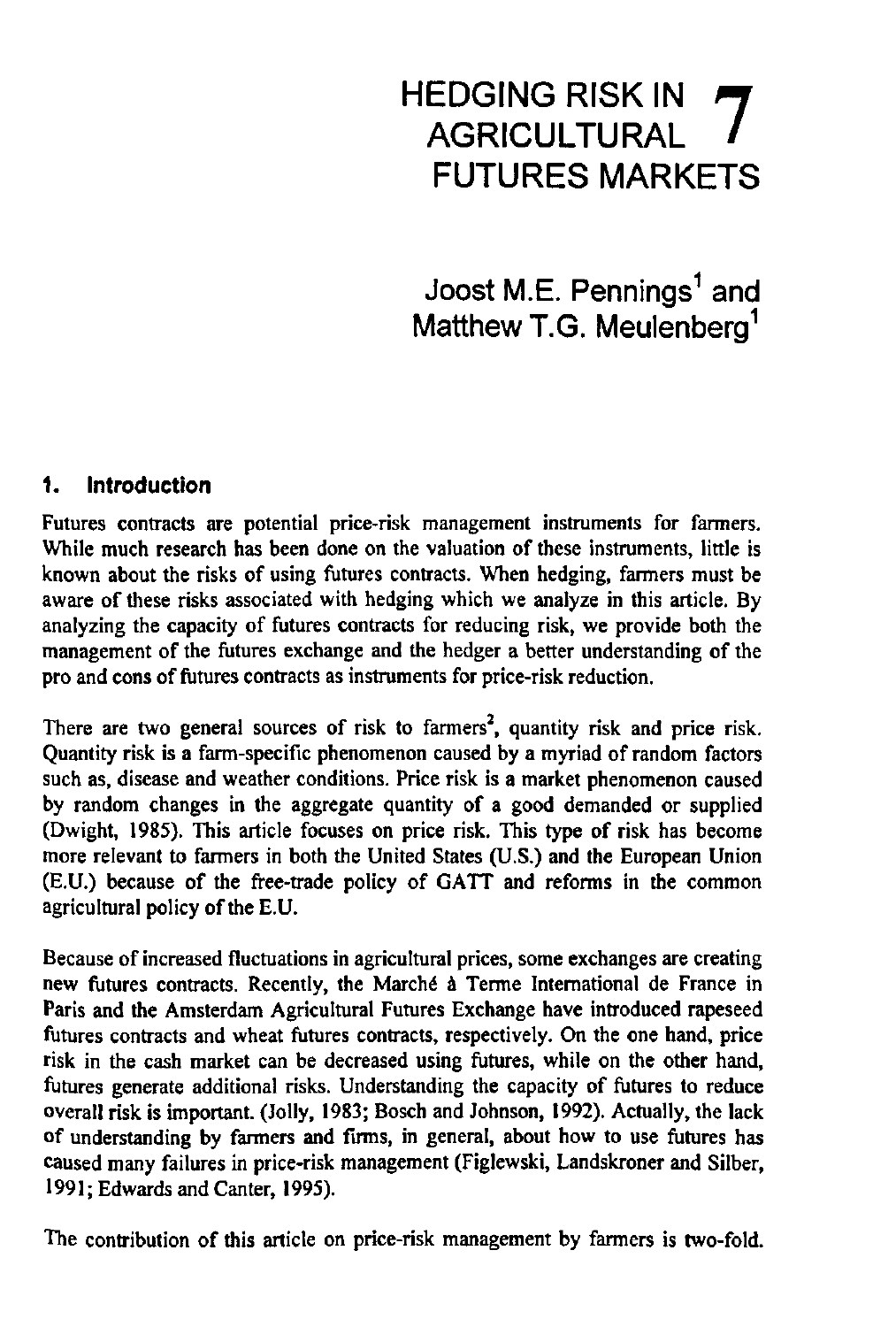First, in contrast to other studies, this article takes into account that futures not only reduce cash price risk but also introduce hedging  $risk<sup>3</sup>$ . This element of hedging efficiency has a great influence on the capacity of the futures contract to eliminate overall risk. Second, hedging risk is analyzed in all of its components. Furthermore, the influence of the interaction between those components on the hedging risk is examined.

The paper is organized as follows. First, a general framework of hedging efficiency is proposed. Second, the risks introduced by futures are analyzed. In order to illustrate how large the hedging risk can be for farmers using futures, the hedging risk for the potato futures contract traded on the Amsterdam Agricultural Futures Exchange is measured.

#### **2. Hedging Efficiency**

Three hedging theories can be distinguished. First, traditional hedging theory emphasizes the potential of futures markets to avoid risk: cash positions are hedged by taking an equal but opposite position in the futures market. A second theory (Working, 1962) suggests that hedgers operate like speculators, being primarily interested in relative prices rather than absolute ones. According to Working, holders of a long position in the cash market hedge if they expect the basis to fall, but not when a rise is expected. The latest and the most common theory nowadays is the portfolio approach. In this approach the risk of price changes is introduced into the hedging model by a variance function. Moreover, a frontier is traced, showing a relationship between variance and expected returns.

The recently proposed measures of hedging effectiveness are based on the third hedging approach mentioned above. Several studies (e.g., Ederington, 1979; Franckle, 1980; Hill and Schneeweis, 1982; Wilson, 1984; Howard and D'Antonio, 1984; Chang and Shanker, 1986; Overdahl and Starleaf, 1986; Lindahl, 1989; Chang and Fang, 1990; Gjerde, 1987; Pirrong, Kormendi and Meguire, 1994; Hsin, Kuo and Lee, 1994) describe the usefulness of trading a futures contract by comparing the results of a combined cash-futures portfolio and the cash position only.

Ederington (1979) defines hedging effectiveness as the reduction in the variance of returns. The objective of a hedge is to minimize the risk of a given position. This risk is represented by the variance of returns. Howard and D'Antonio (1984) derive a measure of hedging effectiveness that incorporates both the minimization of risk and maximization of the excess return (e.g., Chang and Shanker, 1986; Lien, 1993). Hsin, Kuo and Lee (1994) measure hedging effectiveness as the difference in the certainty equivalent returns between the hedged position and spot position. This approach considers both risk and returns in hedging. They argue that the advantages of their measure are that it considers both risk and expected returns and that it is consistent regardless of the empirical expected changes in spot prices.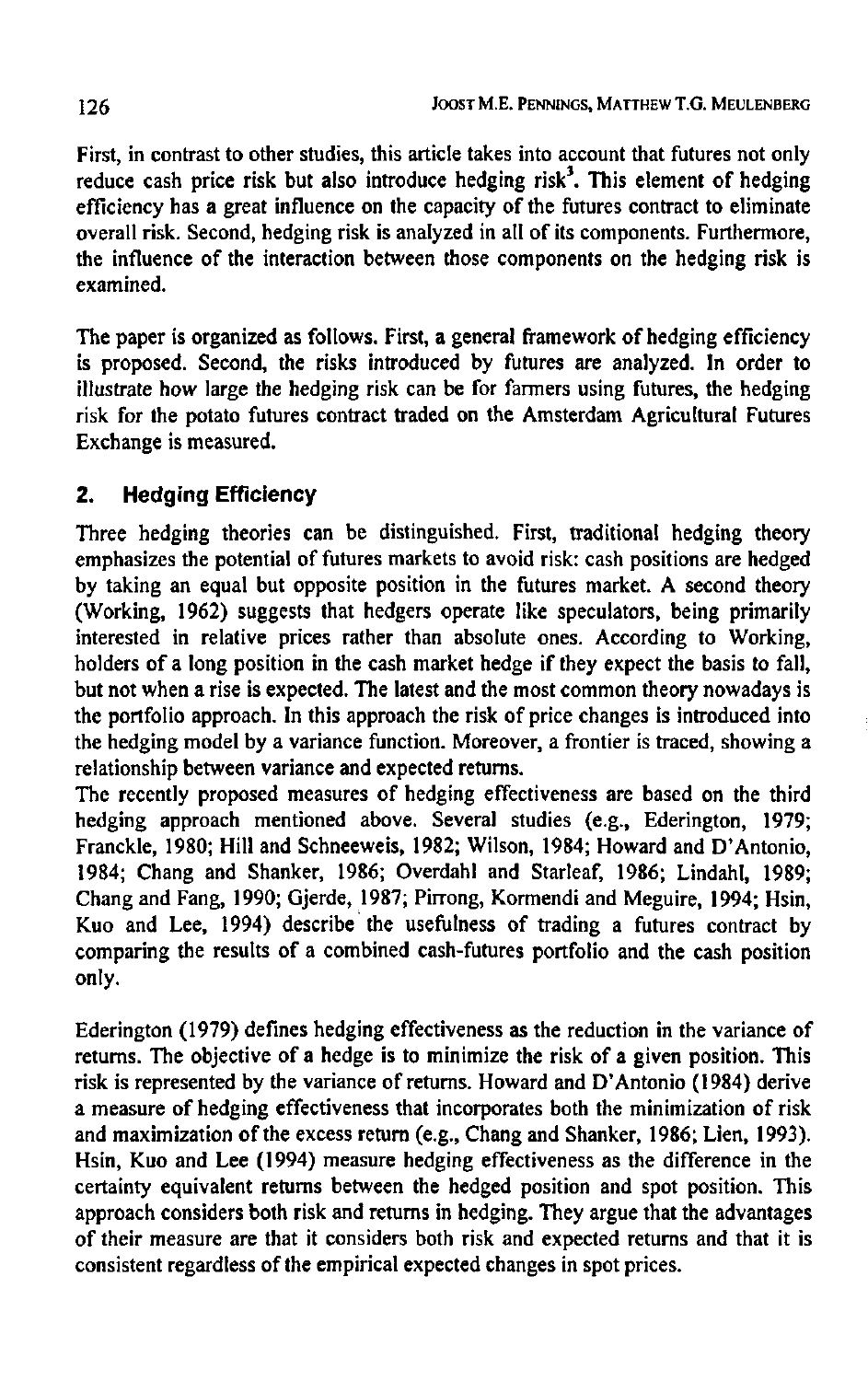These measures are concerned with the minimizing the risk of the portfolio of the spot commodity and the futures contract or finding an optimal balance between risk and return. All these measures implicitly assume that the futures contract is perfect, i.e., introduces no risks. However, futures contracts do introduce risks which have an impact on the variance of the hedger's returns. Furthermore, these risks affect the success of a futures contract and are, therefore, of great interest both to the management of the futures exchange and the hedger (Black, 1986).



*Figure 1: Proposed concept of Hedging Efficiency* 

A futures contract which establishes a certain price without introducing other risks best fulfills the hedger's need for hedging. However, the hedger will not always use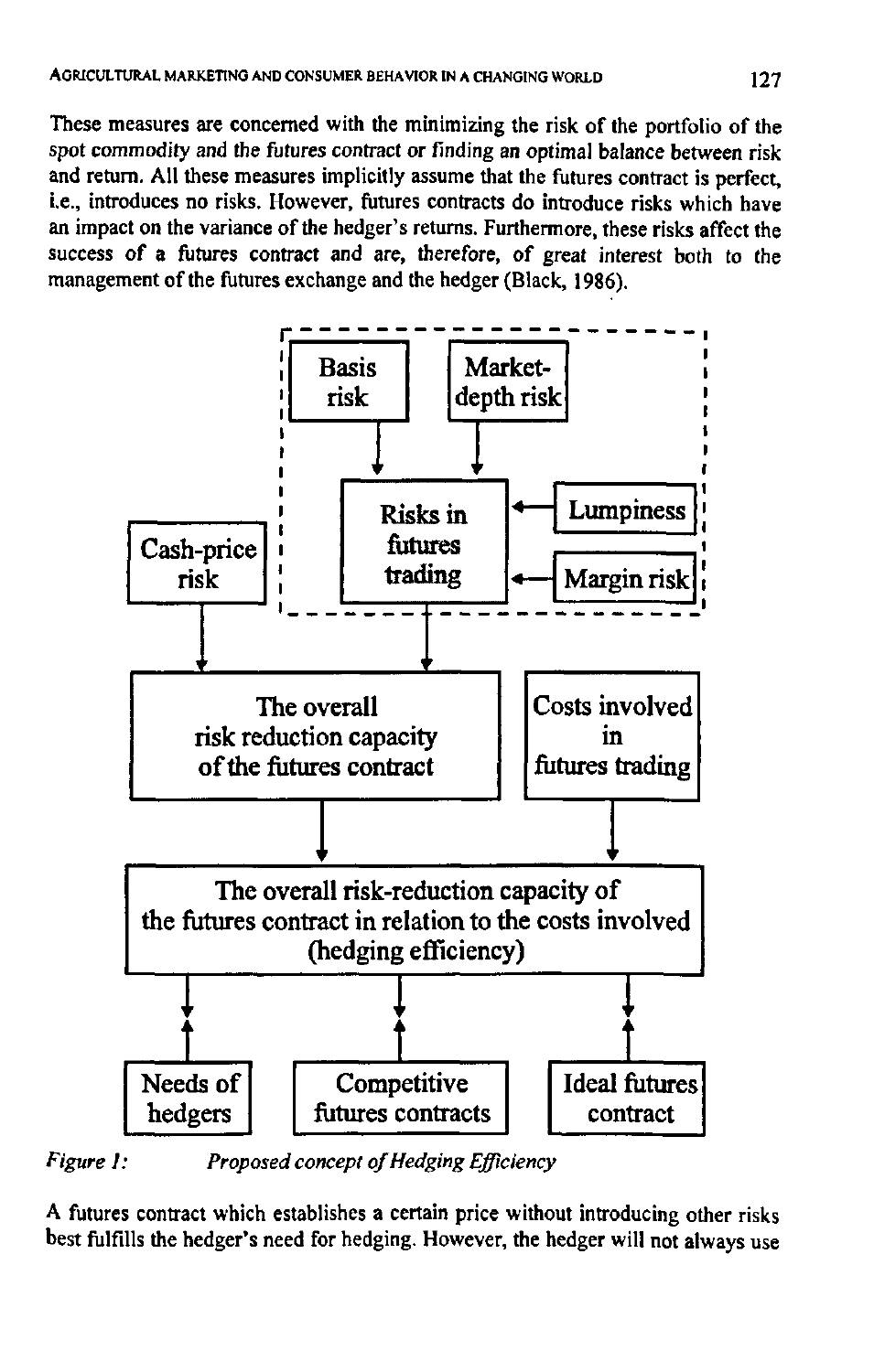this particular futures contract, since the decision is also influenced by the cost involved in futures trading, i.e., commission costs and margin requirements.

The hedger will weigh the costs involved in futures trading against the satisfaction he derives from the futures contract. Therefore, we propose to define hedging efficiency as the capacity of the futures contract to reduce the overall risk in relation to the cost involved in futures trading. It is important for both the futures exchange and the hedger to know how well the services provided by the futures contract meet the needs of the hedger. The proposed concept of hedging efficiency assesses how well the futures exchange is able to achieve this goal. Figure 1 illustrates our concept of hedging efficiency.

The capacity of the futures contract to reduce total risk in relation to the trading costs involved is the hedging service which the futures exchange provides. Two factors are important for the futures exchange: whether it meets the need of the hedgers with respect to overall risk reduction, and whether it can compete on that point with competitive futures exchanges. In this article, we elaborate on the futures trading risk, i.e., the upper-left part of Figure 1 denoted by the dotted line.

### **3. Risks in Futures Trading**

Because the futures market offers a price-risk-management service, this service preferably should not generate additional risk. When the futures market introduces no hedging risk we refer to the futures contract as a perfect futures contract which generates a price for the short hedger in period  $t+1$  of:

[1] 
$$
ARP_{t+1} = CP_{t+1} + (PF_t - PF_{t+1} - TC) = PF_t - TC
$$

where *ARP* is the actual realised price, *CP* the local cash price, *PF* the futures price,  $PF_t - PF_{t+1}$  the liftings value and TC the roundturn brokerage

However, in practice we observe that the actual price realised  $ARP_{\ell+1}$  is often not equal to the net futures price  $PF_f - TC$  for which the hedger enters the market. Hence, the hedger is exposed to hedging risk, where hedging risk is defined as the distance between the price for which the hedger enters the futures market corrected for transaction costs,  $PF<sub>f</sub> - TC$ , and the actual price after the he liquidated the futures position,  $\overline{AP}_{t+1}$ , regardless of whether this distance is positive or negative (Camerer and Kunreuther, 1989).

Hedging risk can be broken down into the following elements: basis risk, lumpiness, market-depth risk and margin risk. These elements are analyzed for hedging price risk for farmers.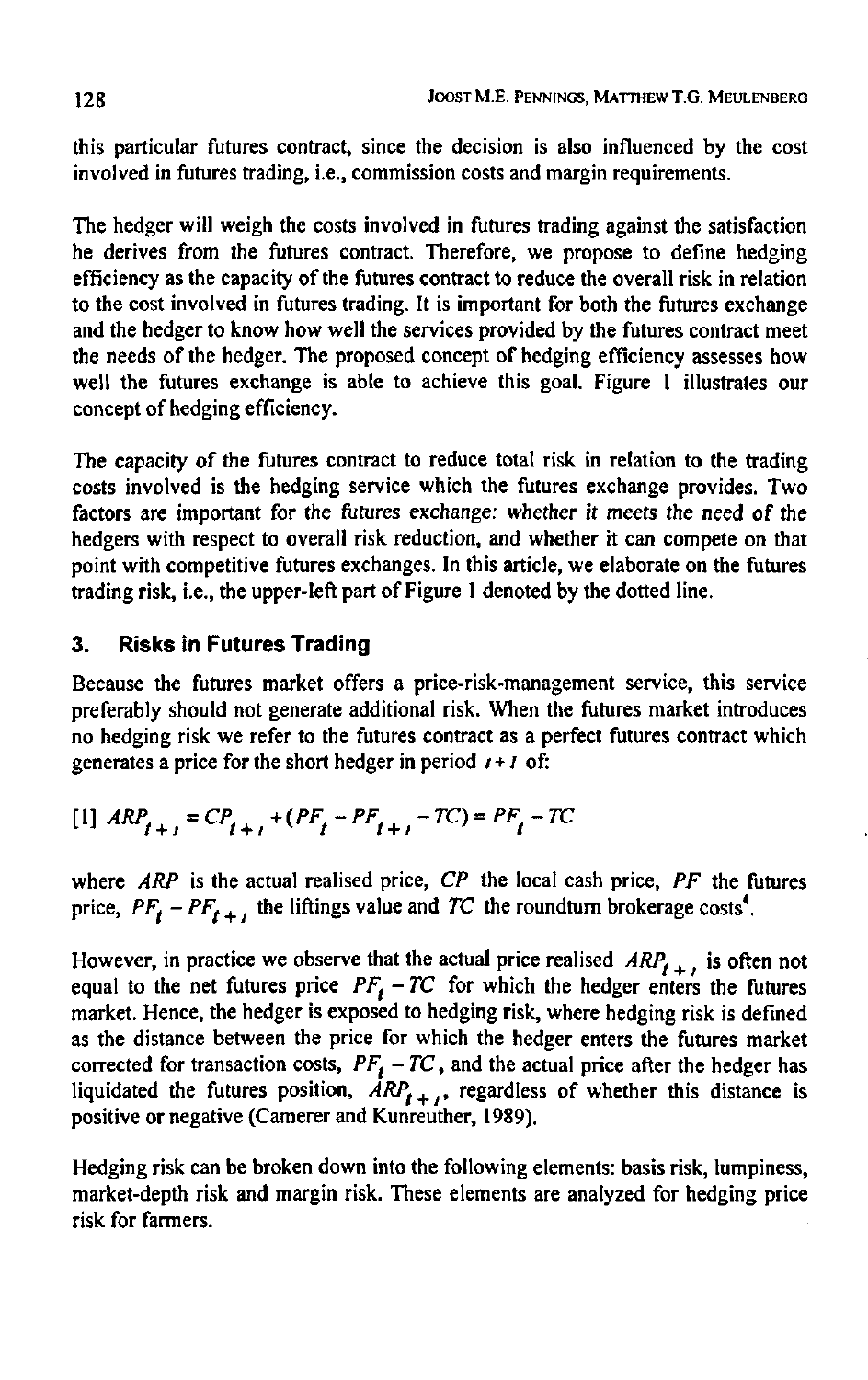### 3.1. Basis Risk

It is generally recognized that futures markets can be used by farmers to hedge the risks associated with price fluctuations in the underlying spot market (Grossman, 1986). Any deviation in the cash-futures-price relationship at the settlement date will be eliminated. However, if the arbitrage transaction costs are high, the necessary convergence of the cash and futures prices will be countered, thereby introducing a risk to the hedger and negatively affecting participation in futures markets. The basis between a futures contract and its underlying commodity is an important measure of the cost of using the futures contract to hedge. In a crosshedge, the relative size of the basis of alternative hedging vehicles often plays a decisive role in the selection of the optimal hedging vehicle (Castelino et al., 1991). Basis risk is attributed to location, quality and timing discrepancies between commodities traded in the cash market and those deliverable on futures (Paroush and Wolf, 1989). In the case of futures indexes, unanticipated variation in dividends may involve basis risk (Figlewski, 1984; Brennan and Schwartz, 1990). The unpredictability of the basis presents hedgers with a risk that is unhedgable, as is outlined by Figlewski (1984) and Brennan and Schwartz (1990). Explanations for the variability in the basis include the marking-to-market requirement for futures contracts, the differential tax treatment of spot and futures, as well as the difficulties in arbitrating between large cash positions and futures. Kumar and Seppi (1994) find that arbitrage reduces basis volatility.

The existence of basis risk, which is specific to futures markets and does not exist in cash forward markets, introduces an element of speculation in the sense that hedgers are still exposed to this risk while hedging their physical commodity. In a recent article, Netz (1996) shows that basis risk not only affects the futures position but also the cash-market position for all hedging by risk-averse agents. Numerous articles provide statistical models for predicting the basis (Naik and Leuthold, 1988; Trapp and Eilrich, 1991; Liu et al., 1994), although researchers find it difficult to forecast.

# 3.2. Lumpiness

Farmers can specify forward contracts which correspond with the quantity they have available for sale, in contrast to futures contracts which are traded in standard quantities. Therefore, a futures hedge may not exactly match the amount of the desired sale or purchase, and lumpiness causes a proportion of the cash position to remain exposed to uncertain changes in price. As the quantity to be hedged increases, the relative importance of lumpiness declines and ultimately approaches zero.

# 3.3. Market-depth Risk

Market-depth risk is the risk the hedger faces from a sudden price decrease or increase due to order imbalances; this risk seems important to systematic hedgers, particularly in thin markets. Kyle (1985) defines market depth as the volume of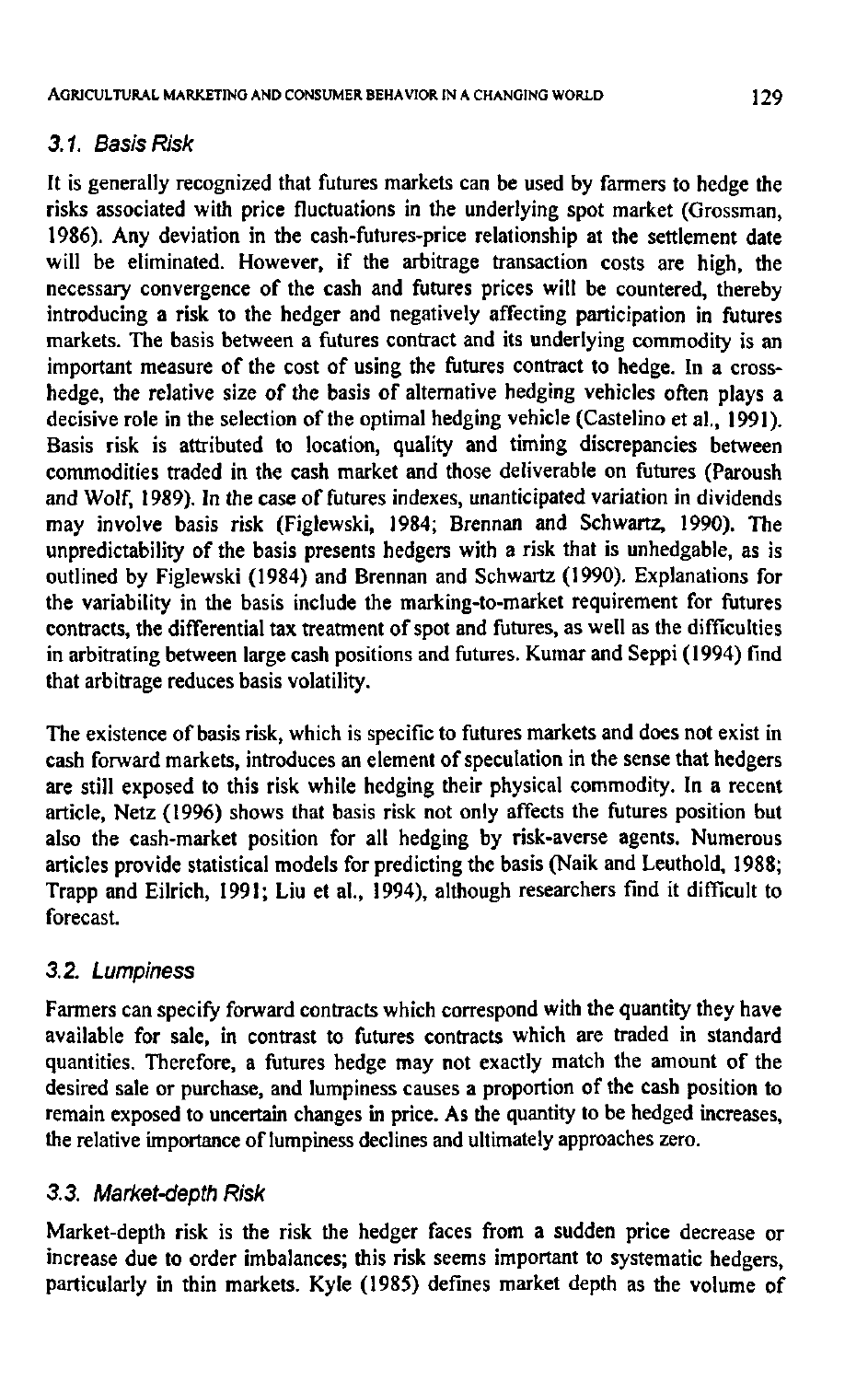unanticipated order flows which move prices by one unit. Sudden price changes may occur in cases of both long and short hedges. If a relatively small market sell (buy) order arrives, the transaction price is the bid (ask) price. For a relatively large market sell (buy) order, several transaction prices are possible, at lower and lower (higher and higher) prices, depending on the size of the order and the number of traders available. If the sell order is large, the price should continue falling to attract additional traders to take the other side of the order. Given a constant equilibrium price in a deep market, relatively large market orders result in a smaller divergence in transaction prices from the underlying equilibrium price than in a thin market. The generally known factors which determine market depth, and in general liquidity, include: the amount of trading activity<sup>3</sup> or the time rate of transactions during the trading period; the ratio of trading activity by speculators and scalpers to overall trading activity; equilibrium price variability; the size of a market order (transaction); expiration-month effect; and market structure<sup>6</sup> (Black, 1 Thompson and Waller, 1987; Christie and Schultz, 1994; Chan and Lakonishok, 1995; Christie and Schultz, 1995). According to Lippman and McCall (1986) the deepness of the market for a commodity increases with the frequency of offers. Hasbrouck and Schwartz (1988) report a relation between market depth and trading strategies of market participants. Passive participants wait for the opposite side of their trade to arrive, but the active ones seek immediate transaction. Passive participants may avoid depth costs, whereas active ones generally incur depth costs. Some exchanges monitor temporary order imbalances, i.e., market-depth risk, and slow down the trade process if these are present (Affleck-Graves, Hegde and Miller, 1994). For example, an order-book official issues warning quotas when trading results in price changes that are larger than minimums allowed by the exchange and halts trading when order execution results in price changes that exceed exchangemandated maximums (Lehmann and Modest, 1994). Market-depth measures are rather scarce. Brorsen (1989) uses the standard deviation of the log price changes as a proxy for market depth. Lehmann and Modest (1994) study market depth by examining the adjustment of quotas to trades and the utilization of the *chui kehai*  trading mechanism on the Tokyo Stock Exchange, where the *chui kehai* are warning quotas when a portion of the trade is executed at different prices. Utilizing the *chui kehai* trading mechanism can give an indication of market depth, but cannot be used to measure it. Other researchers, such as, Bessembinder and Seguin (1993), use both price volatility and open interest as a proxy for market depth. In general, an individual farmer who manages a family farm needs only a few futures contracts to hedge his underlying cash position because of the large size of the futures contract relative to the cash position. For that reason, the market depth costs are probably relatively small. However, for traders or cooperatives that wish to hedge price risks on behalf of a group of farmers, market depth costs may be large. Farmers can eliminate market depth costs if they give orders with limit prices to a broker. However, if they use limit prices, farmers may run the risk that their trade cannot be executed.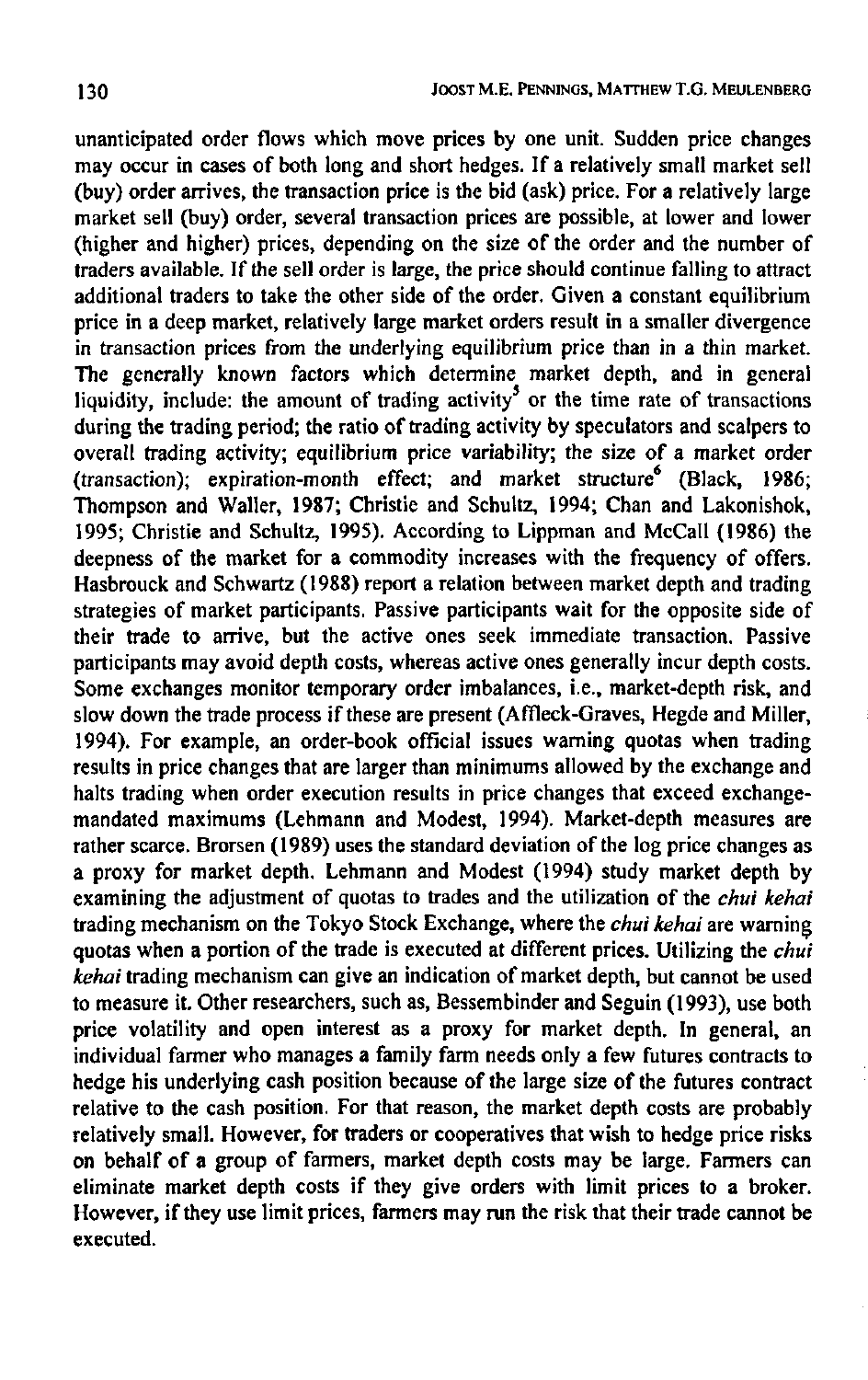#### 3.4. Margin Risk

The net cost arising from futures margin requirements consists of the opportunity costs of the initial margin requirement and the opportunity cost of marking to market (i.e., marking to market means that if futures prices fluctuate, those who hold losing positions must add to their margin accounts, while winners may withdraw their surpluses). Farmers holding losing positions incur actual and opportunity interest costs. These income and cost flows compound over the span of the futures hedge. The margin cost is more significant if the time horizon of the hedge increases. Thus, futures in agricultural commodities with relatively long growth and storage periods, such as, potatoes (with a time horizon of about one year), incur more margin costs than hogs, where there is no storage period and the growth period is short (with a time horizon of about three months).

#### 3.5. Model

In order to gain insight into the consequences of hedging risk for the farmer, a microeconomic approach is adapted to hedging. In this article, risk is measured by the variance which is a measure of how much the outcomes vary or differ from one another. Hence, the variance corresponds exactly with (hedging) risk as defined at the beginning of this section.

Consider a farmer who systematically hedges his output and intends to sell the output in period *T* on the cash market. The fanner can now use futures based on different strategies to manage price risk. The strategy of a farmer depends on whether the desired time period  $T$  equals the maturity of the futures  $M$ . If  $T = M$ , the farmer offsets his position and sells the commodity in the cash market or he holds the position and makes delivery<sup>7</sup>. Whether the farmer offsets his pos makes delivery depends on the standardization requirements, the search cost in the cash market, and the market-depth cost in the futures markets. If  $T \neq M$ , the farmer can only liquidate his position by offsetting the original futures contract. Figure 2 depicts the decision tree of the farmer for hedging output with futures.



*Figure 2: Hedging strategies in the case of futures.*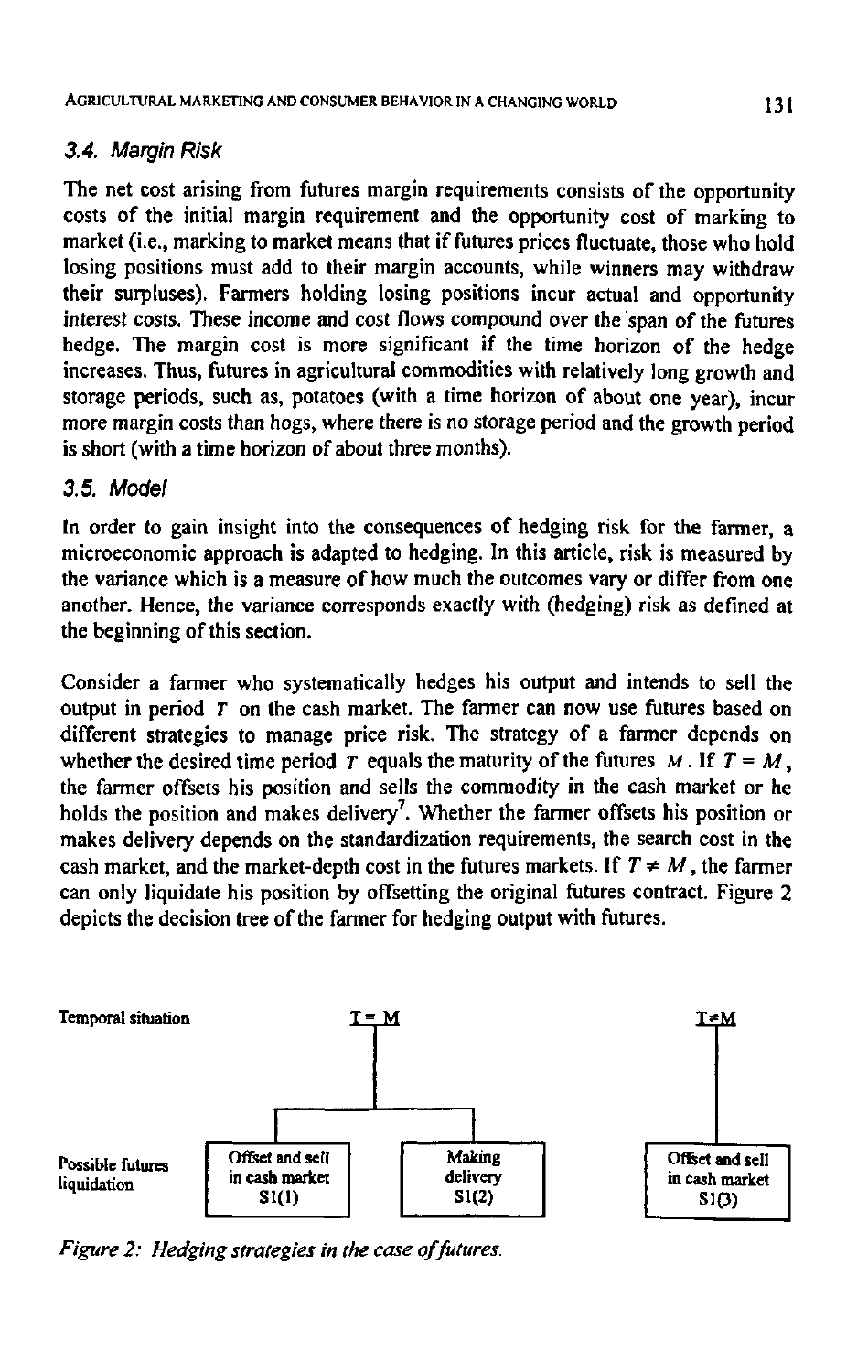The revenue of a farmer who hedges his output when the delivery date for the commodity equals the maturity date of the futures can be expressed as:

$$
[2] \ \widetilde{\Pi}_l = n(PF_l - \widetilde{C}P_r) + (q - n)\widetilde{C}P_r + n\widetilde{C}P_r + n\widetilde{B}_r^{sq} - n\widetilde{M}DC - nTC - I^{\epsilon} - n\widetilde{I}^{mm}
$$

where  $\prod_l$  is the revenue at the end of the period when the delivery date for the commodity equals the maturity of the futures,  $n$  is the futures quantity sold,  $q$  is the output produced, *B?* is the spatial and quality dimensions of the basis at the end of the period,  $MDC$  the market-depth costs,  $I^e$  is the initial margin costs is the marking-to-market costs. A tilde  $(\sim)$  denotes a random variable. Lumpiness is expressed as  $q-n$ , i.e., the quantity which cannot be hedged because of the standardized units of the futures contract.

We assume that the farmer wishes to hedge his underlying cash position completely. It can be shown that a full hedge is not always optimal for the hedger. However, for simplication, we assume a full hedge, which does not affect our conclusions.

The revenue of a farmer who hedges his output when the delivery date of the commodity is unequal to the maturity date of the futures can be expressed as:

$$
[3] \ \widetilde{\Pi}_2 = \widetilde{\Pi}_l + \widetilde{n} B^{tem}_T
$$

where  $\Pi_2$  is the revenue at the end of the period when the delivery date for the commodity is unequal to the maturity date of the futures contract, and  $B_T^{tem}$  is the temporal dimension of the basis.

To determine the hedging risk, it is necessary to determine the covariance matrix of the stochastic variables contributing to the hedging risk. The covariance matrix can be represented by:

$$
\Omega = \begin{pmatrix}\n\sigma_{CP}^2 & \sigma_{CP,B}^{2m} & \sigma_{CP,B}^{1em} & \sigma_{CP,MDC} & \sigma_{CP,J}^{1mm} \\
\sigma_{B^m,CP} & \sigma_{B^m}^2 & \sigma_{B^m,B^{1mm}} & \sigma_{B^m,MDC} & \sigma_{B^m,J^{mm}} \\
\sigma_{B^{1em},CP} & \sigma_{B^{1em},B^m} & \sigma_{B^{1em},MDC}^2 & \sigma_{B^{1em},J^{mm}} \\
\sigma_{MDC,CP} & \sigma_{MDC,B^m} & \sigma_{MDC,B^{1em}} & \sigma_{MDC}^2 & \sigma_{MDC,J^{mm}} \\
\sigma_{J^{mm},CP} & \sigma_{J^{mm},B^m} & \sigma_{J^{mm},B^{mm}} & \sigma_{J^{mm},MDC} & \sigma_{J^{mm}}^2\n\end{pmatrix}
$$

where  $\sigma_Y^2$  represents the variance of the random variable x, and  $\sigma_{XY}$  represents the covariance between the random variables *x* and *y.*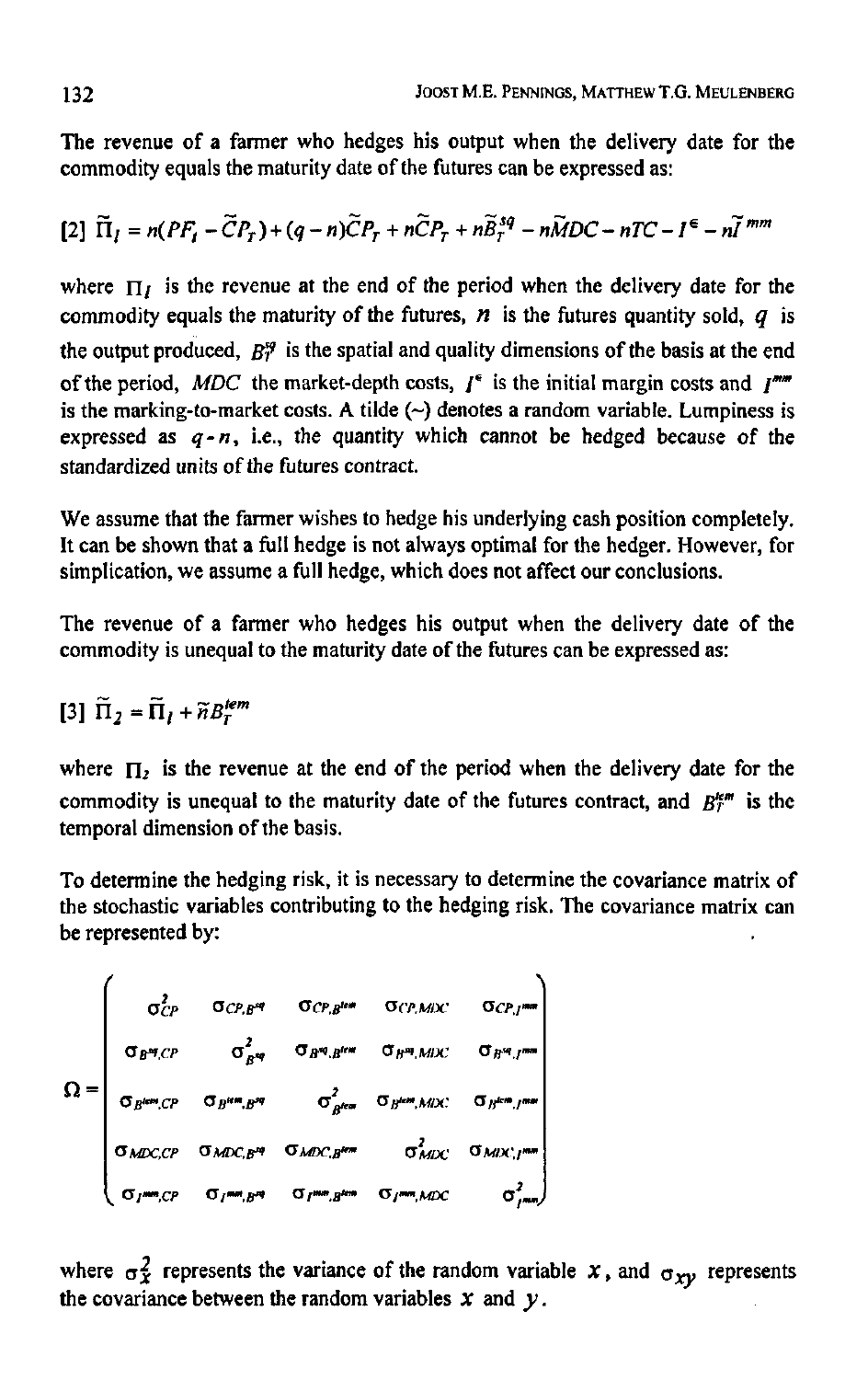By letting  $b' = (q - n, n, -n, -n)$ , the variance of the revenue can be expressed as:

$$
\sigma_{\Pi_2}^2 = b' \Omega b.
$$

The covariance matrix provides insight into the underlying structure of hedging risk. If there is no lumpiness, i.e., *n* equals *q*, the influence of cash-price uncertainty can be entirely eliminated. Thus, for large farmers and cooperatives which represent a group of farmers, the lumpiness will not be large. However, if a large farmer or cooperative enters the market with many contracts, in contrast to a small farmer who enters the futures market with only a few futures contracts, they may face marketdepth-cost risk. With a large cash-market position and, hence, many futures, the cash-price risk caused by the lumpiness is relatively low, but the market-depth-cost risk may be relatively high. Knowing the characteristics of the underlying structure of market-depth cost is helpful in order to reduce this risk (Pennings et al., 1996).

The interaction between the components of the hedging risk are represented by the covariances. For the hedger it is important to understand the interactions between the hedging risk components. For example, from a theoretical point of view, it is expected that the covariance between the basis (both the temporal dimension and spatial and quality dimension) and the market-depth costs influence the variance of the revenue when the futures market is relatively thin and the underlying commodity of the futures contract is not exactly equal to the cash position of the hedger. An example makes this clear. Suppose a potato producer goes short the April 1996 contract traded on the Amsterdam Agricultural Futures Exchange at 30 Dutch Guilders. Now, suppose that in April 1996 when he enters the market to lift his hedge, the current basis is 0.5 Dutch Guilders. He buys to cover his short position, and because of a lack of market depth, the transaction pushes the price upward, so that the actual basis is 0.1 Dutch Guilders. Thus, the market-depth-cost risk has actually decreased the hedging risk and, hence, improved the hedging effectiveness (Pennings and Meulenberg, 1997).

The covariance matrix not only provides information for hedgers but also for the management of the futures exchange. The futures exchange has tools, such as the futures contract specification and the trading system, which may affect the elements of the covariance matrix thereby affecting the hedging efficiency (Pennings and Meulenberg, 1997). For example, the basis may, to some extent, be managed by the futures exchange. A futures contract specification which resembles the cash position reduces basis risk. The futures exchange can also reduce market-depth risk by using a mechanism to slow down the trading process if order imbalances occur and to attract market depth by reporting these. Also, order book information may be improved; one mechanism that allows potential participants to view real-time limit orders, by displaying the desired prices and quantities at which participants would like to trade, affects market depth because participants can now observe how many contracts can be traded at the quoted price. We conclude that insight into the covariance matrix provides the hedger information about the risk he is facing when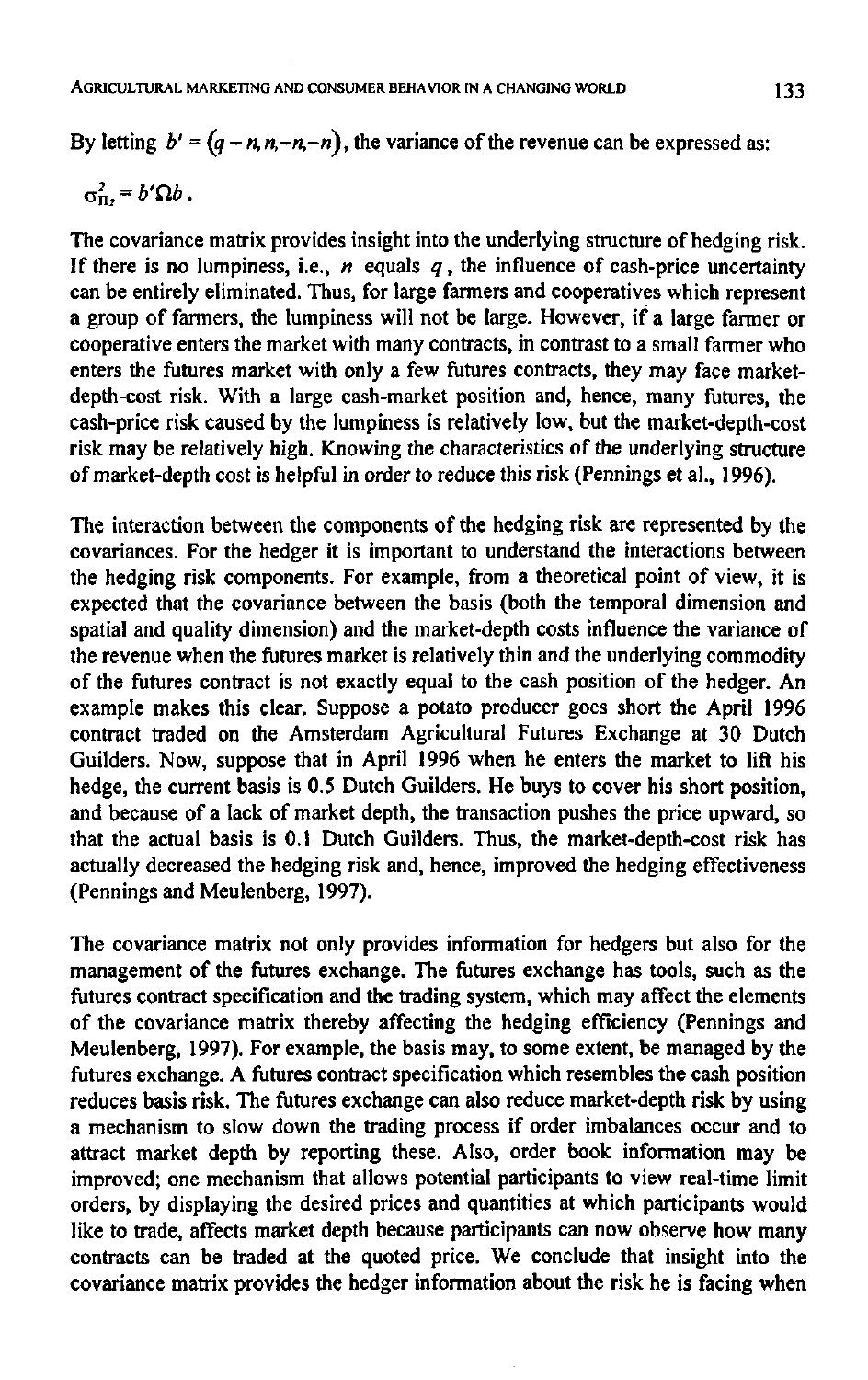$\begin{bmatrix} 1 & 1 & 1 \\ 1 & 1 & 1 \\ 1 & 1 & 1 \\ 1 & 1 & 1 \\ 1 & 1 & 1 \\ 1 & 1 & 1 \\ 1 & 1 & 1 \\ 1 & 1 & 1 \\ 1 & 1 & 1 \\ 1 & 1 & 1 \\ 1 & 1 & 1 \\ 1 & 1 & 1 \\ 1 & 1 & 1 \\ 1 & 1 & 1 \\ 1 & 1 & 1 & 1 \\ 1 & 1 & 1 & 1 \\ 1 & 1 & 1 & 1 \\ 1 & 1 & 1 & 1 \\ 1 & 1 & 1 & 1 \\ 1 & 1 & 1 & 1 & 1 \\ 1 & 1 & 1 & 1 &$ 

using futures and provides the management of the futures exchange with insight into their hedging services. To determine the hedging risk for potato growers, we conducted a simulation by applying our model to data from the Amsterdam Agricultural Futures Exchange.

#### **4. Empirical Illustration**

The hedging risk is measured using data on the potato futures contract traded at the Amsterdam Agricultural Futures Exchange (ATA). The potato futures contra relatively successful. In fact, the volume generated is large relative to comp potato futures contracts in Europe. With the aid of transaction-specific data, it was possible to measure the hedging risk run by trading potato futures contract for delivery April 1996. Because only transaction-specific data for period February 1995 to June 1995 were available, the time horizon of the simulation was limited. Thus, no distinction could be made between the temporal basis and the spatial and quality basis. The period captured the preharvest period for potato growth marketing cycle. This implied that the basis between the cash prices for Feb June 1995 and the price of futures for April 1996 included the full storage costs for the harvest period of September 1995 to April 1996. Therefore, changes in the basis in the sample period are not due to changes in storage costs. It is assume estimated variance between the cash price and of the basis in the samp constant over time because these are characteristics of the market.

The covariance matrix  $\Omega$  was calculated using the Rotterdam potato cash prices, the closing prices for potato futures and on the basis of transaction-specif collected by the clearing corporation. The market-depth costs for an order imbalance were calculated as the area between the downward-sloping price path and the price for which the hedger enters the futures market,

[4] 
$$
MDC = PF' * N - \sum_{i=1}^{N} (PF^i)
$$

where *PF'* is the futures price for which the hedger enters the market and *N* the total order flow.

The market-depth costs for an order buying imbalance were calculated as the area between the upward-sloping price path and the price for which the hedger enters the futures market,

[5] 
$$
MDC = \sum_{i=1}^{N} (PF^{i}) - PF^{i} * N
$$

From the data, it was impossible to infer the exact split between an increasing and decreasing price path, since prices were constant for several contracts in the local minimum or maximum. Therefore, we followed the following procedure: for an odd number of intersecting contracts we used the middle contract, whereas for an even number of constant contracts a random assignment with equal probabilities was used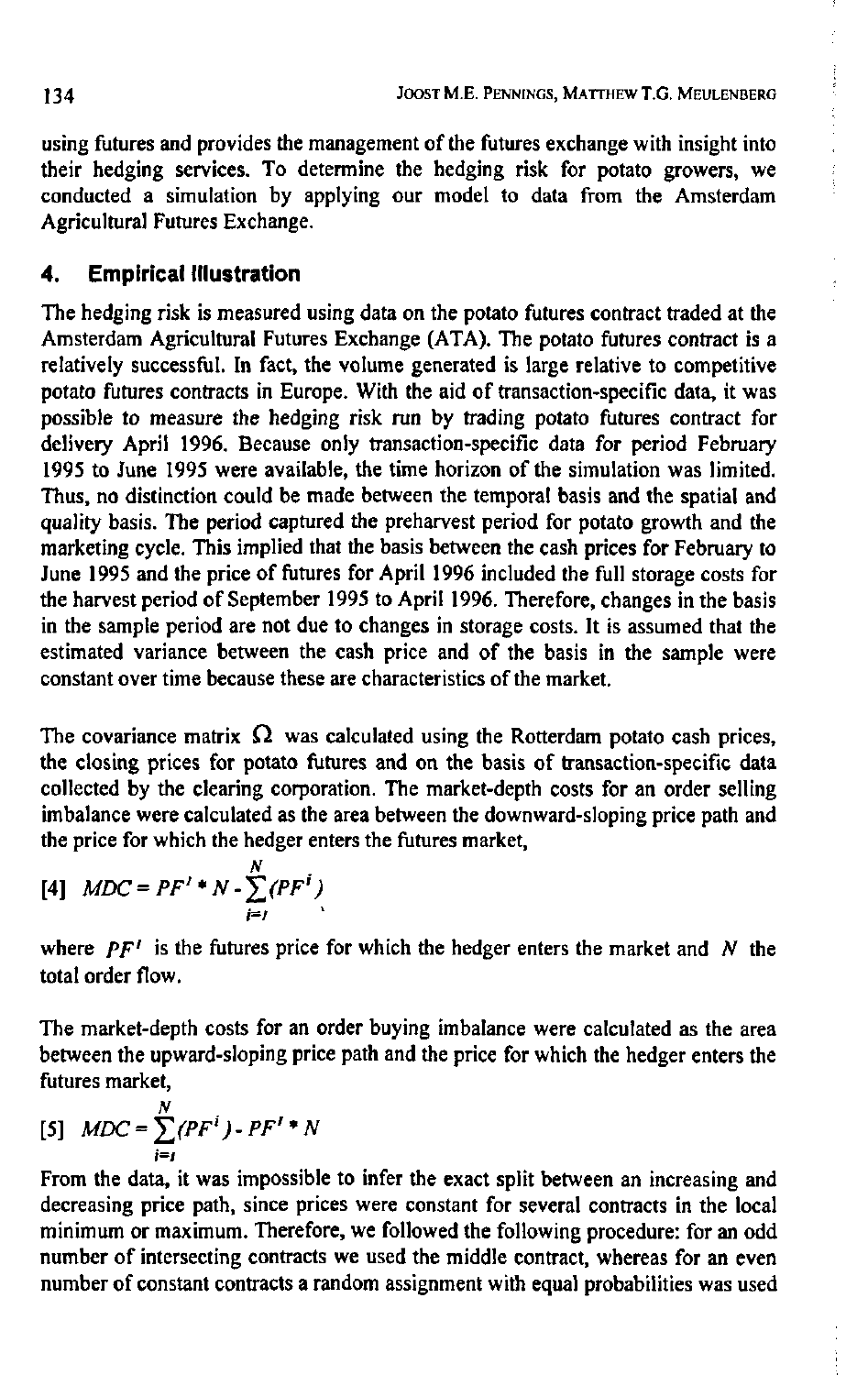to determine the split. Subsequently, all order-specific market-depth costs were converted into daily market-depth costs per futures contract. The margin costs depend on the price of the futures contracts sold. The margin costs were calculated for several prices on the basis of an interest rate of 5% for borrowing and an interest rate of 4% for investing.

The amount of output which the farmer wishes to hedge *q,* the output produced *n*  and the price which the farmer has locked in the futures market *PF* were specified *ex ante* (see Table 1).

| n               | q                      | PF                                                                               |
|-----------------|------------------------|----------------------------------------------------------------------------------|
| $n_i = 1$       | $q_{1} = 1$            | $PF_i$ =23, 24, 25, 26, 27,<br>29, 31, 33, 35, 40, 45, 50,<br>55, 60, 65, 70, 75 |
| $n_2 = 1$       | $q_{2}$ =1.5           | $PF_i$ idem                                                                      |
| $n_{\rm I}$ =10 | $q_1 = 10$             | $PF_i$ idem                                                                      |
| $n_i = 10$      | $q_{\parallel} = 10.5$ | $PF_i$ idem                                                                      |

Four combinations of *n* and *q* were examined to investigate the sensitivity of the results for lumpiness. For every combination of *n* and *q*, seventeen different futures price levels for which the farmer enters the futures market were looked at. Table 1 summarizes the combinations of *n, q* and *PF* used in the analysis.

#### 4.1. Results

The variance per futures contract is given in Figure 3. The results of our simulation suggest that the effect of lumpiness on the hedging risk of the potato futures contract decreases when the output that a farmer wishes to hedge increases. Furthermore, the hedging risk does not significantly depend on the price at which farmers enter the futures market. Thus, the market-depth risk in the potato futures market is relatively low compared with the cash-price risk and basis risk. This result is in accordance with previous research where it was concluded that the potato market is relatively deep with respect to other futures contracts, such as, hogs futures which are on the ATA also traded (Pennings et al., 1996). The covariance matrices suggest that the variance introduced by the potato futures can be attributed mainly to attributed to the basis.

*Table 1: Research design for calculating the variance of returns in case of price risk management by futures for different values of the futures position n*, *cash position q and futures price PF.*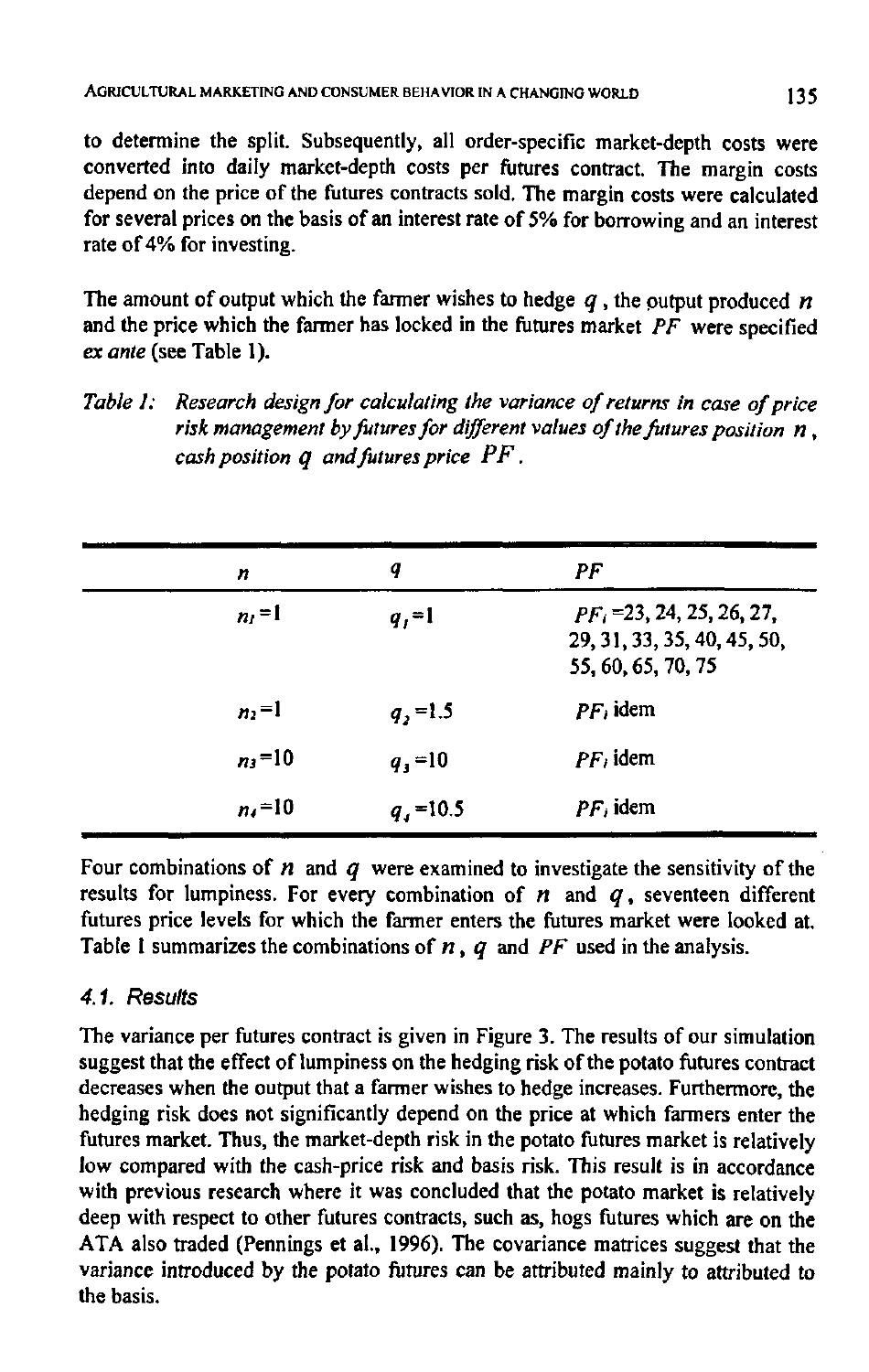

*Figure 3: Variance introduced by the potato futures contract traded at the Amsterdam Agricultural Futures Exchange.* 

From the empirical results, we conclude that futures introduce risk which must be taken into account by farmers who manage price risks. Farmers can reduce those risks, especially risks due to lumpiness, by not hedging their cash position individually, but by jointly hedging the cash positions of a group of farmers. An agricultural cooperative could do so by trading futures for a group of farmers.

Although the benefits associated with risk reduction are important factors in motivating the farmers to engage in futures trading, we are aware that potential users may also be heavily influenced by their subjective assessments of the performance and reliability of a futures market as outlined by Ennew et al. (1992).

#### **5. Conclusions**

As agricultural markets become freer, price volatility will increase, and thus, the need for hedging will increase. The increased opportunities for farmers to manage risk by using futures require a better understanding of the risks involved. In contrast to earlier research, we examined the decrease in both price risk through hedging as well as risks that futures introduce. Hedging with futures may lead to temporal basis risk, spatial and quality basis risk, market-depth risk, marking-to-market risk and lumpiness. These risks are particularly important to farmers hedging their output on new and small futures exchanges. The empirical results show that the hedging risk in the potato futures market in Amsterdam decreases when more futures are used. Hence, farmers who cooperate in hedging their potatoes bear less risk than farmers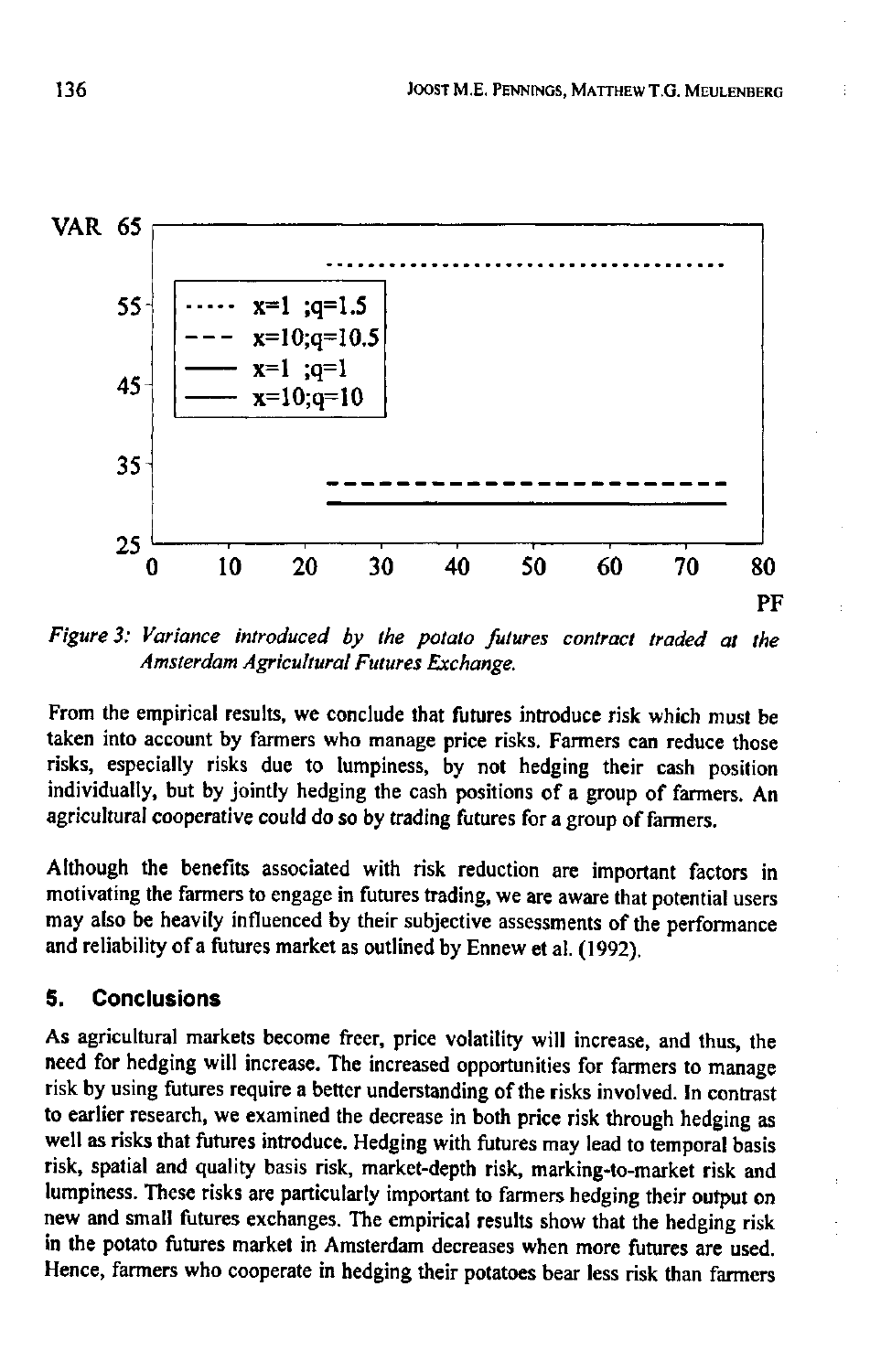who trade separately. The price for which the farmers enter the market has almost no effect on hedging risk, i.e., marking-to-market risk was relatively low. Further research which includes other price-risk-management instruments is clearly called for in order to deepen the understanding of the risks introduced by those instruments and, hence, to provide insight into the optimal price-risk management strategies for farmers. Research which takes subjective performance into account is in progress.

#### **Acknowledgement**

We are indebted to the Amsterdam Agricultural Futures Exchange (ATA) and the Clearing Corporation (NLKKAS), especially to Rolf Wevers, for invaluable data. Furthermore, we are indebted to the board of directors of the ATA for helpful comments on an earlier draft. The authors are responsible for remaining errors.

#### **Notes**

<sup>1</sup> Department of Marketing and Marketing Research, Wageningen Agricu University, The Netherlands.

<sup>2</sup> Note that the words farmer and hedger are used interchan

<sup>3</sup> Note that the words hedging risk and futures trading risk are used intercha

<sup>4</sup> We could equally well have used a long hedger in this example, because a di not essential for the derivation of the hedging risk.

<sup>5</sup> In the literature, trading activity is often used as an indicator for market However, Park and Sarkar (1994) showed that, in the case of the S&P 500 index futures contract, changes in trading activity levels may be poor indicators of changes in market liquidity.

 $<sup>6</sup>$  This is not meant to be exhaus</sup>

 $<sup>7</sup>$  Making delivery on a futures is only possible when the cash position of the</sup> equal to the underlying commodity of the futures, which is seldom the case.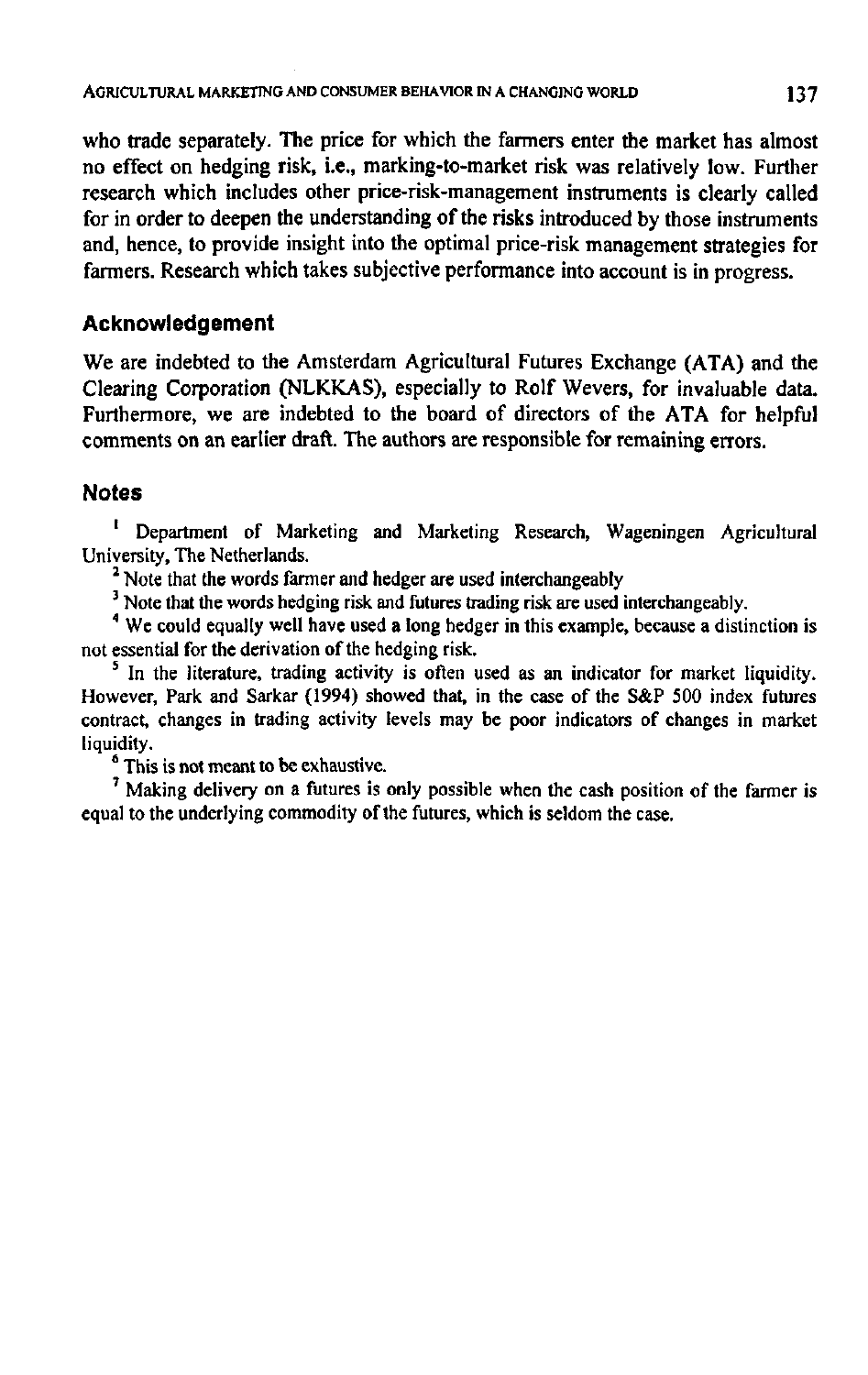#### **References**

- Affleck-Graves, J., S.P. Hegde, and R.E. Miller (1994), "Trading Mechanisms and the Components of the Bid-Ask spread," *Journal of Finance,* 49, 1471-1488.
- Bessembinder, H., and P.J. Seguin (1993), "Price Volatility, Trading Volume, and Market Depth: Evidence from Futures Markets," *Journal of Financial and Quantitative Analyses*, 28, 21-39.
- **Black, G.D. (1986),** *"Success and Failure of Futures Contracts Theory and Empirical Evidence,"* Monograph 1986-1, Salomon Brothers Center for the Study of Financial Institutions, New York.
- Bosch, J.D., and J.C. Johnson (1992), "An Evaluation of Risk Management Strategies for Dairy **Farms,"** *Southern Journal of Agricultural Economics,* **24, 173-182.**
- Brennan, M.J., and E.S. Schwartz (1990), "Arbitrage in Stock Index Futures," *Journal of Business,* 63, S7-31.
- Brorsen, B. (1989), "Liquidity Costs and Scalping Returns in the Corn Futures Market," *Journal of Futures Markets,* **9,225-236.**
- Camerer, CF., and H. Kunreuther (1989), "Decision Process for Low Probability Events: Policy **Implications,"** *Journal of Policy Analysis and Management,* **8, 565-592.**
- Chan, L.K.C., and J. Lakonishok (1995), "The Behavior of Stock Prices Around Institutional Trades," *Journal of Finance,* 50,1147-1174.
- Christie, W., and P. Schultz (1994), "Market Structure and Liquidity: a Transaction Data Study **of Exchange Listing,"** *Journal of Financial Intermediation,* **3, 300-326.**
- Christie, W., and P. Schultz (1995), "Market Structure and the Intraday Pattern of Bid-Ask Spreads for NASDAQ Securities," *Journal of Business,* 69,35-60.
- Castelino, M.G., J.C. Francis, and A. Wolf (1991), "Cross-Hedging: Basis Risk and Choice of the Optimal Hedging Vehicle," *Financial Review,* 26,179-210.
- Chang, J.S.K., and L. Shanker (1986), "Hedging Effectiveness of Currency Options and Currency futures," *Journal of Futures Markets,* 6, 289-305.
- Chang, J.S.K, and H. Fang (1990), "An Intertemporal Measure of Hedging Effectiveness," *The Journal of Futures Markets,* **10, 307-321.**
- Dwight, G. (1985), "Theory of the Firm With Joint Price and Output Risk and a Forward **Market,"** *American Journal of Agricultural Economics,* **67, 630-635.**
- Ederington, L.H. (1979), "The Hedging Performance of the New Futures Markets," *Journal of Finance,* 34,157-170.
- Edwards, F.R., and M.S. Canter (1995), "The Collapse of Metallgesellschaft: Unhedgeable Risks, Poor Hedging Strategy, or Just Bad Luck," *Journal of Futures Markets,* 15, 212- 264.
- Ennew, C, C.W. Morgan, and T.I. Rayner (1992)," Objective and Subjective Influences on the Decision to Trade on the London Potato Futures Market," *Journal of Agricultural Economics,* 43,160-174.
- Figlewski, S. (1984), "Hedging Performance and Basis Risk in Stock Index Futures," *Journal of Finance,* 39, 657-669.
- Figlewski, S., Y. Landskroner, and W. Silber (1991), "Tailing the Hedge: Why and How," *Journal of Futures Markets,* **11, 200-212.**
- Franckle, C.T. (1980), "The Hedging Performance of New Futures Markets: Comment," *Journal ofFinance,* 35,1273-1279.
- Gjerde, O. (1987), "Measuring Hedging Effectiveness in a Traditional One-Period Portfolio **Framework,"** *Journal of Futures Markets, 1,* **663-674.**
- Grossman, S.J. (1986), "An Analysis of the Role of 'Insider Trading' on Futures Markets," *Journal of Business,* **59, 129-146.**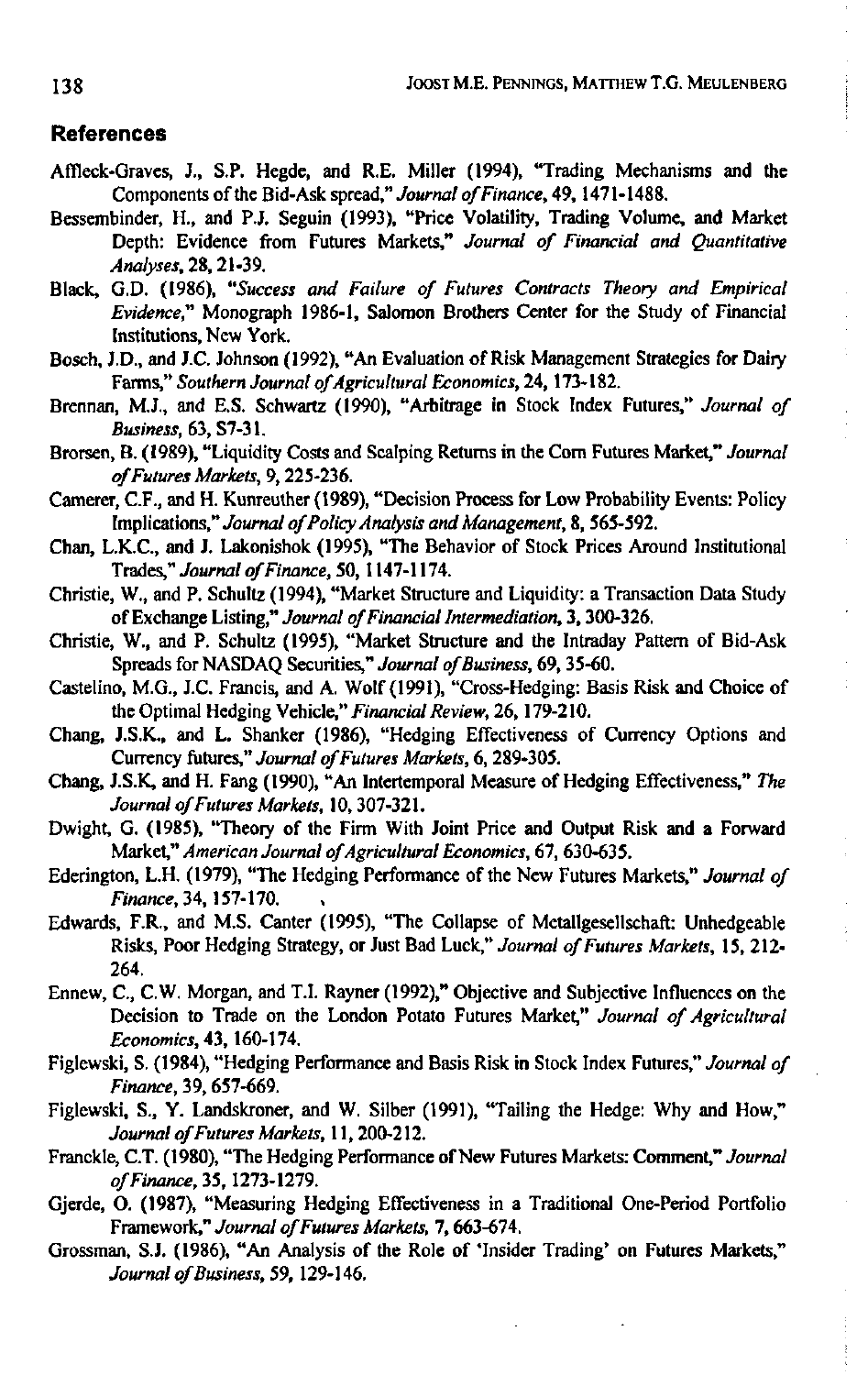- Hasbrouck, J., and R.A. Schwartz (1988), "Liquidity and Execution Costs in Equity Markets," *Journal ofPortfolio Management,* **Spring, 10-16.**
- Hill, J., and T. Schneeweis (1982), "The Hedging Effectiveness of Foreign Currency Futures," *Journal of Financial Research,* **5, 95-104.**
- Howard, C, and L. D'Antonio (1984), "A Risk-Return Measure of Hedging Effectiveness," *Journal of Financial and Quantitative Analysis,* **19, 101-112.**
- Hsin, C-W, J. Kuo, and C.W. Lee (1994), "A New Measure to Compare the Hedging Effectiveness of Foreign Currency Futures Versus Options," *Journal of Futures Markets,* 14, 685-707.
- Jolly, R.W. (1983), "Risk Management in Agriculture Production," *American Journal of Agricultural Economics,* **65,1107-1113.**
- Kumar, P., and D.J. Seppi, (1994), "Information and Index Arbitrage," *Journal of Business* 67, 481-509.
- Kyle, A.S. (1985), "Continuous Auctions and Insider Trading," *Econometrica,* 53, 1315-1335.
- Lehmann, B., and D.M. Modest (1994), "Trading and Liquidity on the Tokyo Stock Exchange: a Bird's Eye View," *Journal of Finance,* 49,951-982.
- Lien, D.H.D. (1993), "Risk-Return Measures of Hedging Effectiveness: the Case of Multiple Cash and Futures Markets," *Managerial and Decision Economics,* 14,71 -74.
- Lindahl, M. (1989), "Measuring Hedging Effectiveness with R<sup>2</sup>: A Note," Journal of *Markets,* 9, 469-475.
- Lippman, S., and J. McCall (1986), "An Operational Measure of Liquidity," *American Economic Review,* **76, 43-55.**
- Liu, S-M., W.B. Brorsen, CM. Oellermann, and P.L. Farris (1994), "Forecasting the Nearby Basis of Live Cattle," *Journal of Futures Markets,* 14,259-273.
- Naik, G., and R.M. Leuthold (1988), "Cash and Futures Price Relationships for Nonstorable Commodities: An Empirical Analysis Using a General Theory," *Western Journal of Agricultural Economics,* **13,327-338.**
- Netz, J.S. (1996), "An Empirical Test of the Effect of Basis Risk on Cash Market Positions," *Journal of Futures Markets,* **16, 289-311.**
- Overdahl, J.A., and D.R. Starleaf (1986), "The Hedging Performance of the CD Futures **Market,"** *Journal of Futures Markets,* **6,71-81.**
- Paroush, J., and A. Wolf (1989), "Production and Hedging Decisions in the Presence of Basis **Risk,** *Journal of Futures Markets* **9, 547-563.**
- Park H.Y. and, A. Sarkar (1994), "Measuring Changes in Liquidity of the Futures Market, Working paper, Office for Futures and Options Research University of Illinois at Urbana-Champaign.
- Pennings, J.M.E., W.E. Kuiper, F. ter Hofstede, and M.T.G. Meulenberg (1996), "The Underlying Structure of Futures Market Depth," Proceeding of the 47th Seminar of the EAAE, Agricultural Marketing and Consumer Behavior in A Changing World, 333-345.
- Pennings, J.M.E. and M.T.G. Meulenberg (1997),"Hedging Efficiency: A Futures Exchange Management Approach," Forthcoming *Journal of Futures Markets.*
- Pirrong, S.C., R. Kormendi, and P. Meguire (1994), "Multiple Delivery Points, Pricing Dynamics, and Hedging Effectiveness in Futures Markets For Spatial Commodities," *Journal of Futures Markets,* **14, 545-573.**
- Thompson, S.R., and M.L. Waller (1987), "The Execution Cost of Trading in Commodity **Futures Markets,"** *Food Research Institute Studies* **20,141-163.**
- Trapp, J.N., and F.C. Eilrich (1991), "An Analysis of Factors Affecting Oklahoma City Feeder **Cattle Basis,"** *Applied Commodity Price Analysis, Forecasting, and Market Risk Management, Proceedings of the NCR-134 Conference, pp 180-192.*